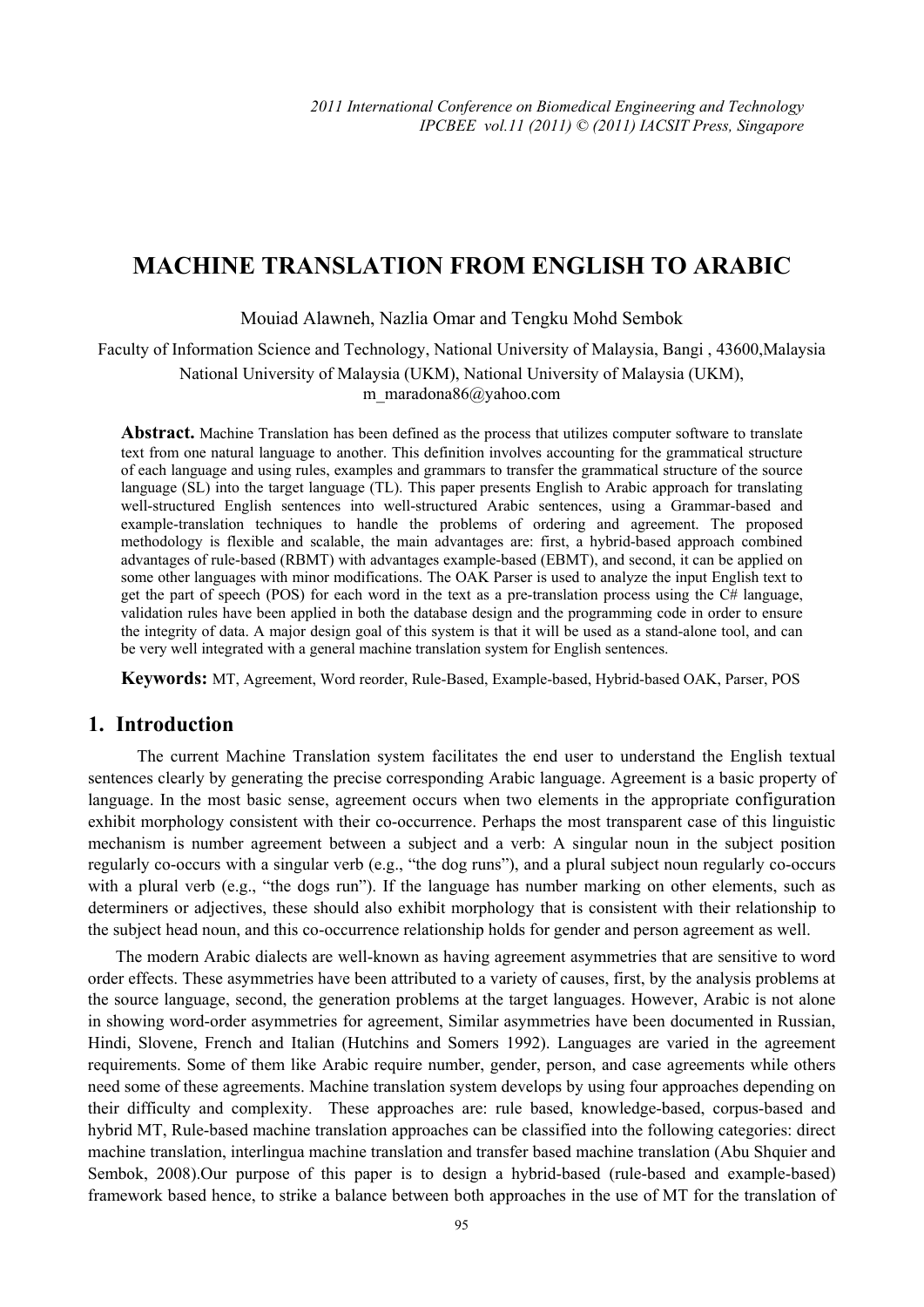texts and to handle the problem of word agreement and ordering in the translation of sentences from English to Arabic.

# **2. Agreement and Word Reordering Problems in MT**

In this section we will explore different areas that are expected to cause agreement and reordering problems during translation from English into Arabic. The test examples will be put to the Arabic MT system.

### **2.1. Adjective-Noun Agreement**

This type of agreement is not found in English. Arabic however, requires that the adjectives agree in number gender, case and definiteness with nouns. but if the noun has one so must an attributive adjective **(**Mohammed and Sembok, 2007a). This is termed agreement in definiteness (Mohammad, 1990), and can be shown by the following examples:

- 1. house big (آبير بيت] (*bit kbeer*] a big house
- 2. the house the big (**الكبير البيت**] (*albit al kbeer*] 'the big house;

English adjectives are not marked for number or gender and so the predicative adjective does not agree with its subject. However, a predicate nominal must agree in number with the subject of its clause. Whereas Arabic adjectives require a number, gender and person agreements between the head word and the adjective. Here we will use the abbreviations sg, dl and pl to represent the singularity, dual and plural features respectively, and the gender features will be denoted as *m* for masculine and *f* for feminine.

Following are examples on adjective-Noun Agreement with THREE Arabic MT Systems:

- **A diligent rich handsome man**
- o (GOOGLE) جدیة الاغنياء رجل وسيم] serious the rich(pl,m) man(sg,m) handsome(sg,m)]
- **A diligent rich handsome woman**

o (SYSTRAN) إمرأة يهيأ غنيّة يجتهد [Seeking rich good-looking woman]

### • **Diligent rich handsome men.**

o (GOOGLE) المتقن الرجال الاغنياء وسيم] the serious the men (pl,m) the rich(pl,m) handsome(sg,m)]

### • **Diligent rich handsome women**

o (SYSTRAN) یجتهد ّغنية یهيأ نساء] seeking rich good-looking women]

#### Examples Analysis:

None of the examples above have been translated accurately with Google or Systran as they did not make the adjectives agree in number and gender with their nouns, in example a with Google, the adjective rich that describe the noun man had been marked as a plural masculine adjective, where it should be singular as it describes the noun man which is singular, same case with example b, neither the adjective rich nor handsome had agreed in number and gender with the noun woman, in examples c, d and e, we can also notice the adjective-noun disagreement clearly, as for systran, it just translate awkward and ill-ordered translation in all of the examples above.

If the statement has more than one adjective that describes the same noun, then the same features of that noun will be used in the derivation of the all adjectives, for example:

#### **The girl is strong and kind**

Arabic translation is لطيفه و شدیده البنت] *albnt shadeedah wa lteefah*]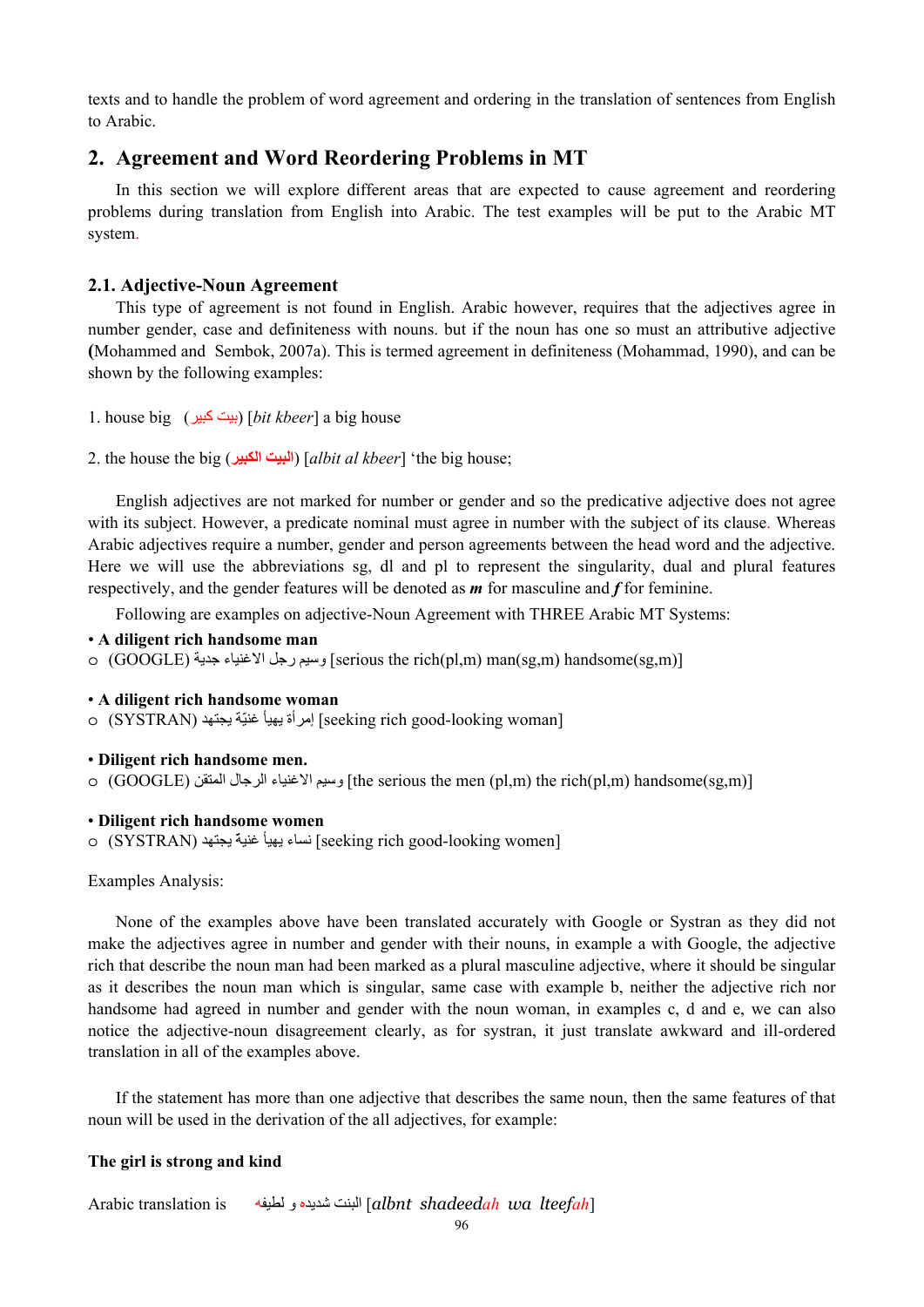Non-human nouns: If the noun that the adjective describes is plural and doesn't have the humanity feature then the singular female form of the adjective is used instead of the plural form.

Examples:

| The students are kind | الطلاب لطيفون <i>[altolaab lteefoon</i> ] |
|-----------------------|-------------------------------------------|
| The tigers are kind   | [alasod lteefah]     النمور لطيفه         |

 The second sentence uses the adjective لطيفه] *lteefah*] which is singular female form with a plural noun "*the tigers*", while in the first sentence the adjective used is in the plural male form لطيفون] *lateefon*] with "*the men*". The difference between the two sentences is the humanity feature in the first sentence, i.e., the men are human while in the second sentence the lions are not. This exception does not cover everything about the adjectives, but just a brief account to clarify the necessity for the agreement rules in MT.

### **2.2 Verbs-Subject Agreement**

If a sentence contains a singleton subject noun phrase, how the verb is marked for agreement depends on the word order of the subject relative to the verb. In verb subject order the verb agrees with the subject only in gender and is marked in the singular, whether the subject is singular (1) or plural (2). Plural marking on the verb is only acceptable if the noun phrase is interpreted with contrastive focus as a SUBJ (3):

- 1. The boy wrote the homework الواجب الولد آتب
- 2. The boys wrote the homework الواجب الاولاد آتب
- 3. The boys wrote the homework (and not the girls) كتب الاولاد الواجب ولا البنات

In subject verb word order the verb agrees with the subject noun phrase in gender and number. If the subject is singular, the verb is marked as singular (4); if the subject is plural, the verb must be marked as plural (5); singular marking is unacceptable (6):

4. The boy wrote the homework الواد كتب الواجب

- 5. The boys wrote the homework الواجب آتبوا الاولاد
- 6. The boys wrote the homework  $\leq 6$ الاولاد كتب الواجب

Arabic shows yet a more complex system in verb agreement than any other language, as the verb agrees with the subject in person, number, and gender. Both Arabic and English reflexives and possessives agree with their antecedents in gender, number (singular dual, or plural) and person. (e.g., He eats his food. or She eats her food.)

### **2.3 PRONOUNS**

Only the pronouns he and she do not cause an agreement problem during translation into Arabic because they are clearly marked for number and gender. The other English pronouns you, they, it, I and we cause an agreement problem. This is due to the fact that the Arabic pronoun system differs from the English one in that the Arabic system includes a larger number of pronouns to allow for the distribution of features such as: singular, dual, plural, feminine, and masculine.

# **Test examples: Pronoun They with Tarjim:**

a) They are two good boys. جيدون ولدان هم b) They are two good girls. جيدات بنتان هم

Analysis:

The system uses the default masculine plural form of the pronoun in examples a and b, pronoun choice is wrong. The English pronoun it is not marked for gender. It is not clear whether it refers to a masculine or feminine object. Arabic, however, needs this distinction

# **3. Proposed Solution with Hybrid MT**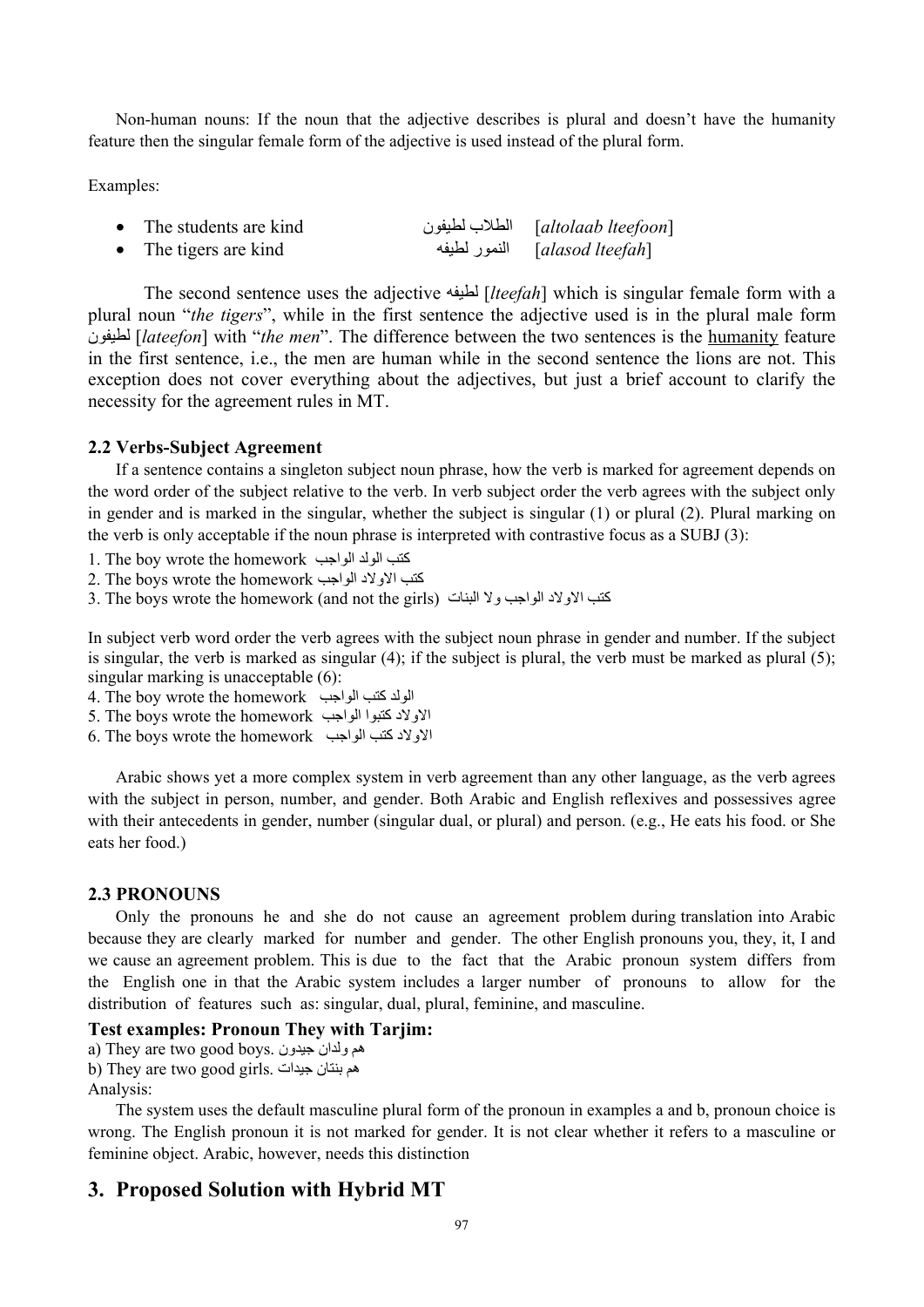Let us investigate the translation with Arabic MT system and see how it can handle the agreement and word-ordering, using hybrid – based MT following Methods steps:

STEP 1: Input the source text in English language

STEP 2: Pass the source text to the OAK Parser and get the output as (tagged POS)

STEP 3: From the output in 2, construct the English pattern in the format of the grammar table.

STEP 4: Check the procedure according to which EBMT is based is the following:

4.1 The alignment of texts.

4.2The matching of input sentences against phrase (examples) from stored database.

4.3The selection and extraction of equivalent target language or translated phrases.

4.4The adaptation and combination of translated phrases an acceptable output sentences.

4.5 When an example of the source language to be translated into the target language

Happens not to be found in the machine database go to step5.

STEP 5: Retrieve the record of this pattern from the grammar table in order to know the subject, verb, object, agreement requirements, and the equivalent pattern in Arabic language.

STEP 6: From the lexicon get the features and Arabic meaning for all words of the sentence.

STEP 7: Check for irregular word(s)

STEP 8: Apply the agreement rules for verbs and their subjects.

STEP 9: Apply the agreement rules for adjectives and the entities that they describe.

STEP 10: Apply modification rules on the object words.

STEP 11: Construct the Arabic text using the pattern exists in the grammar table.

STEP 12: Repeat steps 1 to 11on the next sentence.

# **4. CONCLUSION**

Many shortcomings in the output of MT have been shown in this paper, due to either faulty analysis of the source language text or faulty generation of the target language text. Enhancement to the output can be done only by formalizing our linguistic knowledge and enriching the computer with adequate rules to deal with the linguistic phenomenon. Fully automated, high quality machine translation (FAHQMT) has not yet been achieved. Yet there is a lot that we can do to improve the quality of MT output and increase its usefulness.

In this paper we have presented the necessity to handle both the agreement and the words reordering in the machine translation from English to Arabic. We proposed a hybrid-based approach to solve those problems; the paper has dealt with two features that greatly affect the output of MT, that are agreement and ordering problem which comes from the fact that different languages have different text orientation where some of them are left-to-right and others are right-to-left. The order of the words in the sentence is also different from one language to another.

# **5. References**

[1] Satoshi, S. 2008, 'The manual of Apple Pie Parser v7.0' Computer science department, New York university.

- [2] Attia, M. 2002. 'Implications of the Agreement Features in Machine Translation'. AL-AZHAR UNIVERSITY
- [3] mohammd, and Sembok, T. 2007a. *'TOWARD FULLY AUTOMATED ARABIC MACHINE TRANSLATION SYSTEM*', IJCSNS International Journal of Computer Science and Network Security, 7 (5): 1-10.
- [4] Franck, J. Lassi, G Frauenfelder, U. & Rizzi, L. 2006. 'Agreement and movement: A syntactic analysis of attraction'. Cognition, (101): 173-216.